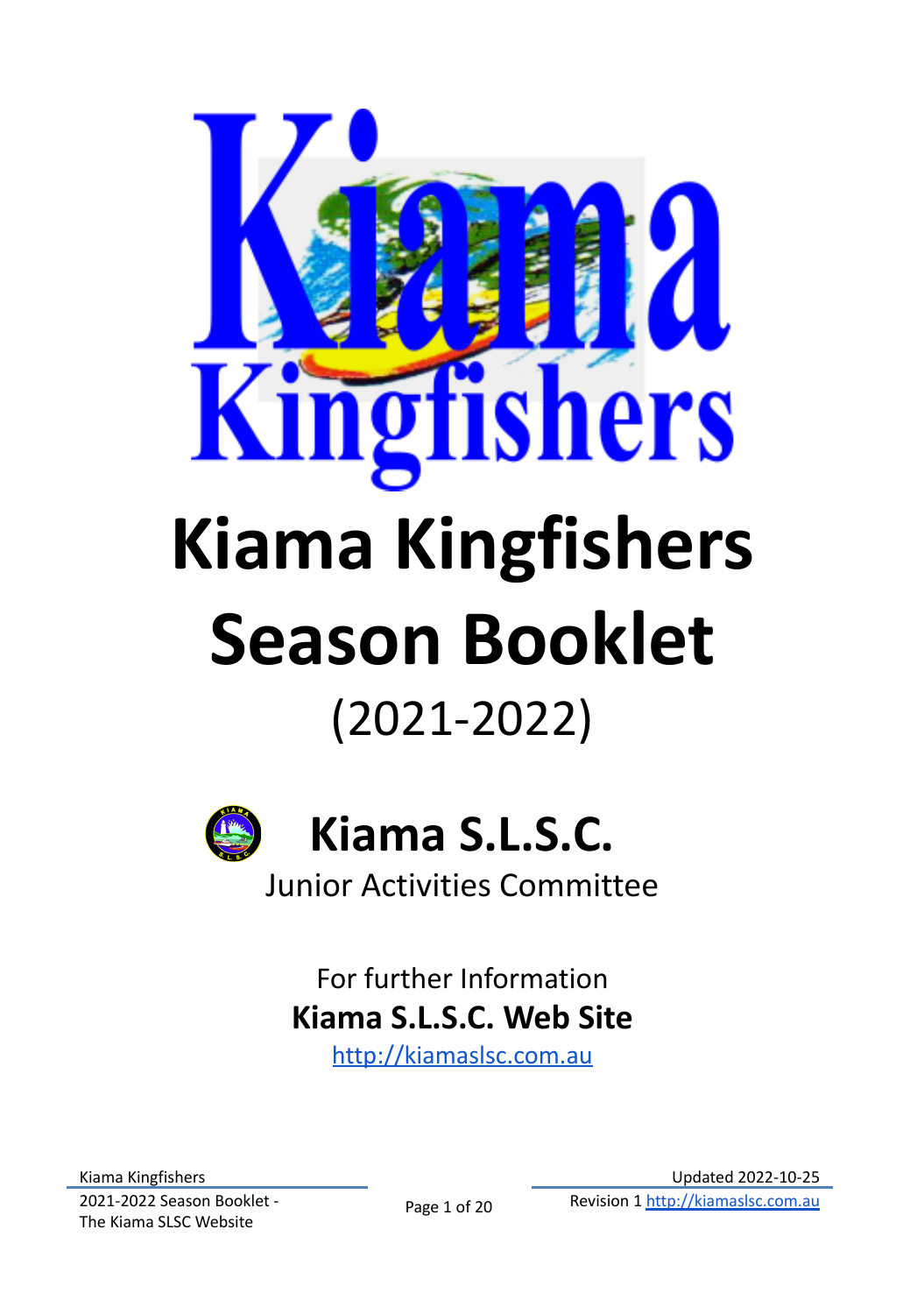# **Kiama Kingfishers Mission Statement**

At the Kiama SLSC our goal for all Kiama Kingfishers is to primarily enjoy themselves and have fun on the beach, become competent in the surf, develop a sound knowledge of "surf awareness", introduce them to the Surf Life Saving Movement and develop the children into future Australian Surf Life Savers.

| . .<br>×<br>v |
|---------------|
|---------------|

| <b>Kiama Kingfishers</b>             | 5  |
|--------------------------------------|----|
| Introduction                         | 5  |
| Kiama Surf Life Saving Club Info     | 5  |
| COVID <sub>19</sub>                  | 7  |
| Who can Join?                        | 8  |
| All Kingfishers must be signed off   | 10 |
| Safety - Always our First Priority   | 10 |
| What to Bring to Nippers?            | 10 |
| Age Managers                         | 11 |
| <b>Child Protection</b>              | 12 |
| <b>CODE OF CONDUCT</b>               | 13 |
| Sponsorship                          | 13 |
| Junior Preliminary Skills Assessment | 14 |
| <b>Preliminary Evaluation</b>        | 15 |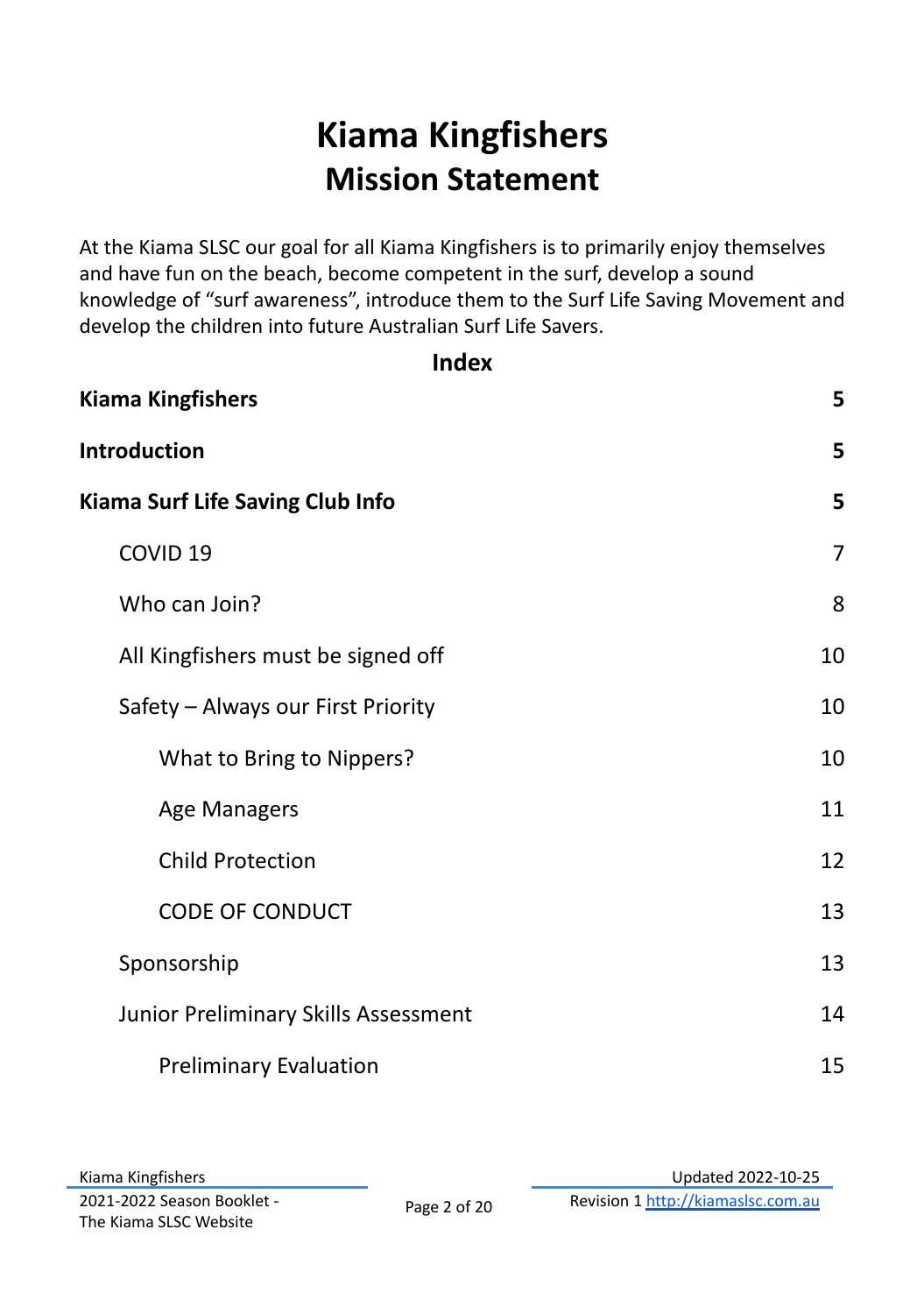<span id="page-2-0"></span>

| <b>Water Safety Requirements</b>                  | 16 |
|---------------------------------------------------|----|
| Awards                                            | 17 |
| Surf Life Saving Surf Education Program (Surf Ed) | 17 |
| Age                                               | 17 |
| Award                                             | 17 |
| <b>Participation Awards</b>                       | 17 |
| <b>Point Scoring Events</b>                       | 18 |
| Carnivals                                         | 18 |
| <b>Carnival Expectations</b>                      | 18 |
| Kingfisher Training                               | 19 |
| <b>Registration Fees and Clothing Prices</b>      | 19 |
| <b>Clothing Price List</b>                        | 19 |
| Kiama Kingfisher's Contact List                   | 20 |
| Kingfisher's Committee                            | 20 |
| Kingfishers Age Managers                          | 21 |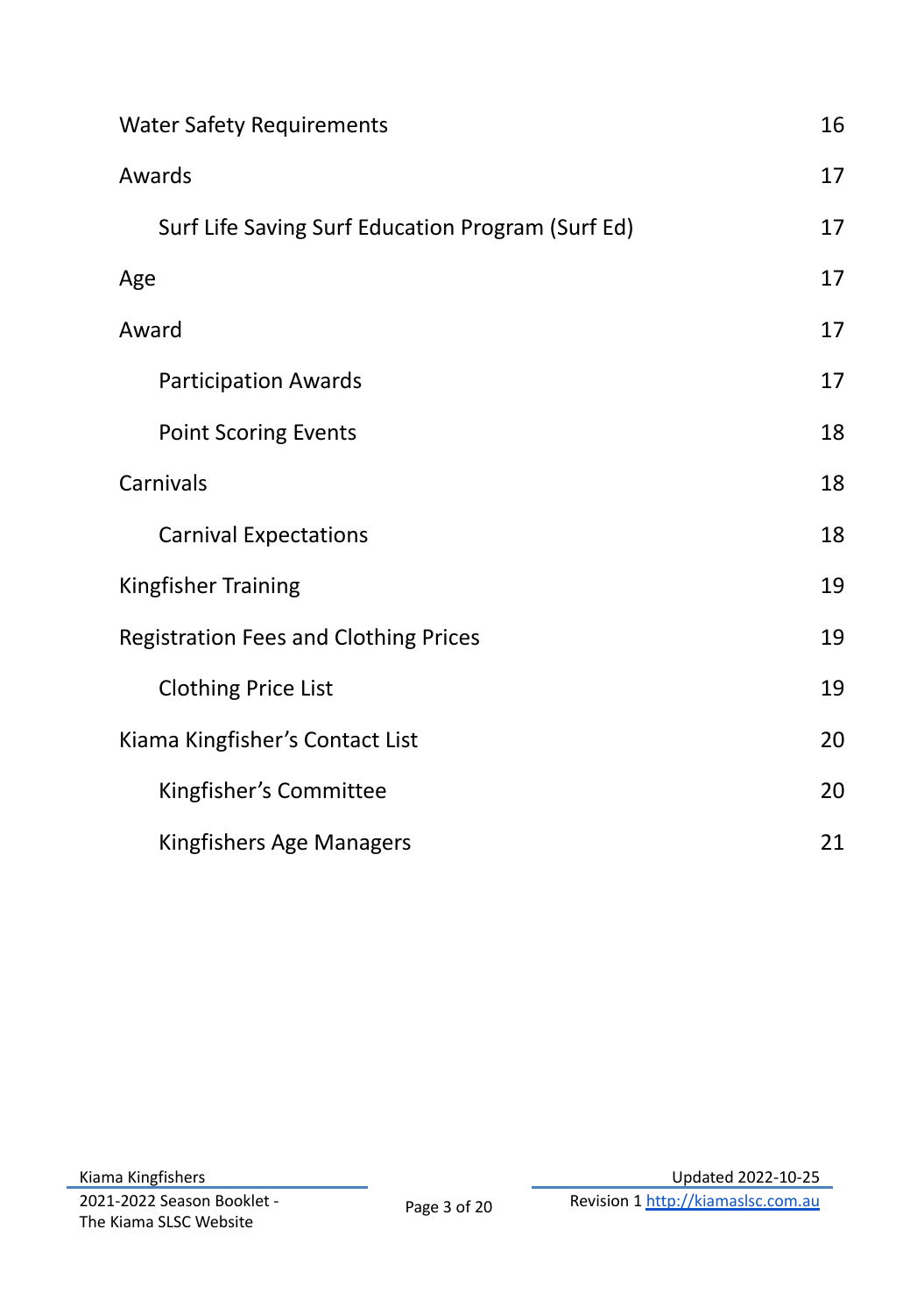# **Kiama Kingfishers**

2021-2022 Season

The Kiama Kingfisher's 2021-2022 season will commence on **Sunday 7 th November 2021 at 9:45am sharp** at the Kiama Surf Life Saving Club. **All age groups start at the same time.** See the [website](https://kiamaslsc.com.au/our-club/events-nippers/) for details.

<span id="page-3-0"></span>

Nippers is a flexible program focused on Surf Education and the creation of young surf life savers who are ready for patrol. The focus of successful and engaging junior activity programs is around fun, friendship and skill development. Competition is a means to develop our skills in becoming lifesavers. Surf Life Saving Clubs have the ability to create and tailor a program to suit the needs of their members and their beach conditions – and the SLSA Junior Development Program provides a range of resources to assist clubs delivering Junior Activities.

Kiama Kingfisher's is held most Sunday mornings with a start time of 9:45. Throughout the season there will be the odd Saturday afternoon nippers, where we can enjoy a BBQ on the deck afterwards (see [upcoming](https://kiamaslsc.com.au/members/nippers/#upcoming-events) Nipper events).

Nippers start learning about Surf awareness and safety through Surf Life Saving Surf Education Program (Surf Ed). They are also able to participate in board paddling, surfing, swimming, running, wading and other fun activities and games.

Practicing these skills allows children to compete in Club, Regional and State Surf Life Saving Carnivals representing their clubs. While competition is an element, the surf awareness and education aspect is a primary aim. Children are taught from the earliest ages how to respect, read the surf and use the surf to their advantage.

# <span id="page-3-1"></span>**Kiama Surf Life Saving Club Info**

Kiama Surf Lifesaving Club Inc. is a member of the South Coast Branch which in turn is affiliated with the NSW state body.

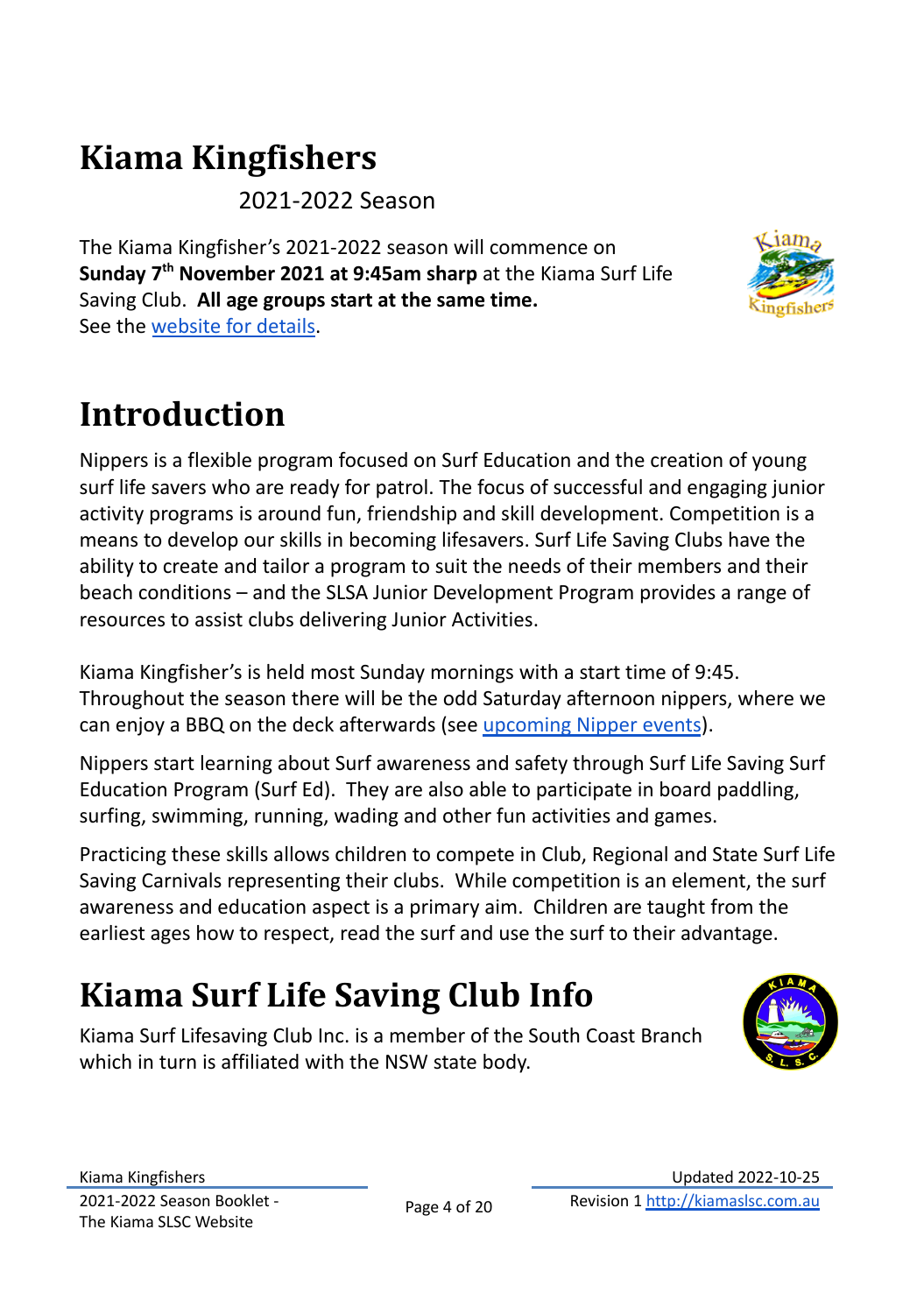Surf Beach is home to Kiama Surf Life Saving Club. Surf beach is approximately 250m long, Church point is located to the north and Kendall's point is located to the south. Kiama oval sits on Church Point, a park surrounds the back of the beach with the surf club in the center.

The Kiama SLSC is committed to Kiama, its surrounding communities and their welfare. Our club prides itself on its friendly atmosphere, strong competition and the promotion of a healthy lifestyle within our local community by promoting and teaching surf, health and life skills.

This has long been a very popular beach due to its location close to the center of Kiama. The club was formed in 1908 and at that time people from Sydney would commute by train to Kiama to swim at Surf beach and see the famous Kiama Blowhole. The Club also celebrated its 110th anniversary in 2018, one of a handful of clubs in all of Australia to achieve this magnificent milestone.

The Kiama Kingfisher's (Nippers) is an arm of the Kiama Surf Lifesaving Club Inc. and is managed by a committee which is elected annually at the Kingfishers AGM (Annual General Meeting). The committee is chaired by the JAC (Junior Activities Coordinator – David [Griffin](mailto:jac@kiamaslsc.com.au) who is also a member of the Kiama Surf Lifesaving Club Executive committee.

The Kingfishers committee is responsible for organizing, arranging and funding all junior activities. Included in the committee are all the members listed in the Kingfisher Committee Members section of this booklet.

Remember, the committee members are parents just like you who volunteer their time to help children in surf awareness as well as providing resources for a child's personal development.

The Kiama Surf Life Saving Clubs Official Web Site is located at:



The Kingfishers have their own **[Facebook](https://www.facebook.com/kiamakingfishers/)** and [Instagram](https://www.instagram.com/kiama_kingfishers/) pages with up-to-date information, news, and are the most common sources of communication.

The latest versions of the Official "Kiama Kingfishers Season Calendar" and ["Kiama](http://www.kiamaslsc.com.au/downloads/Kiama%20Kingfishers%20Booklet%2008_09%20to%20PDF%20-%20v1.7.pdf) [Kingfishers](http://www.kiamaslsc.com.au/downloads/Kiama%20Kingfishers%20Booklet%2008_09%20to%20PDF%20-%20v1.7.pdf) Season Booklet" are both available at the [Members](https://kiamaslsc.com.au/members/nippers/) / Nippers page of the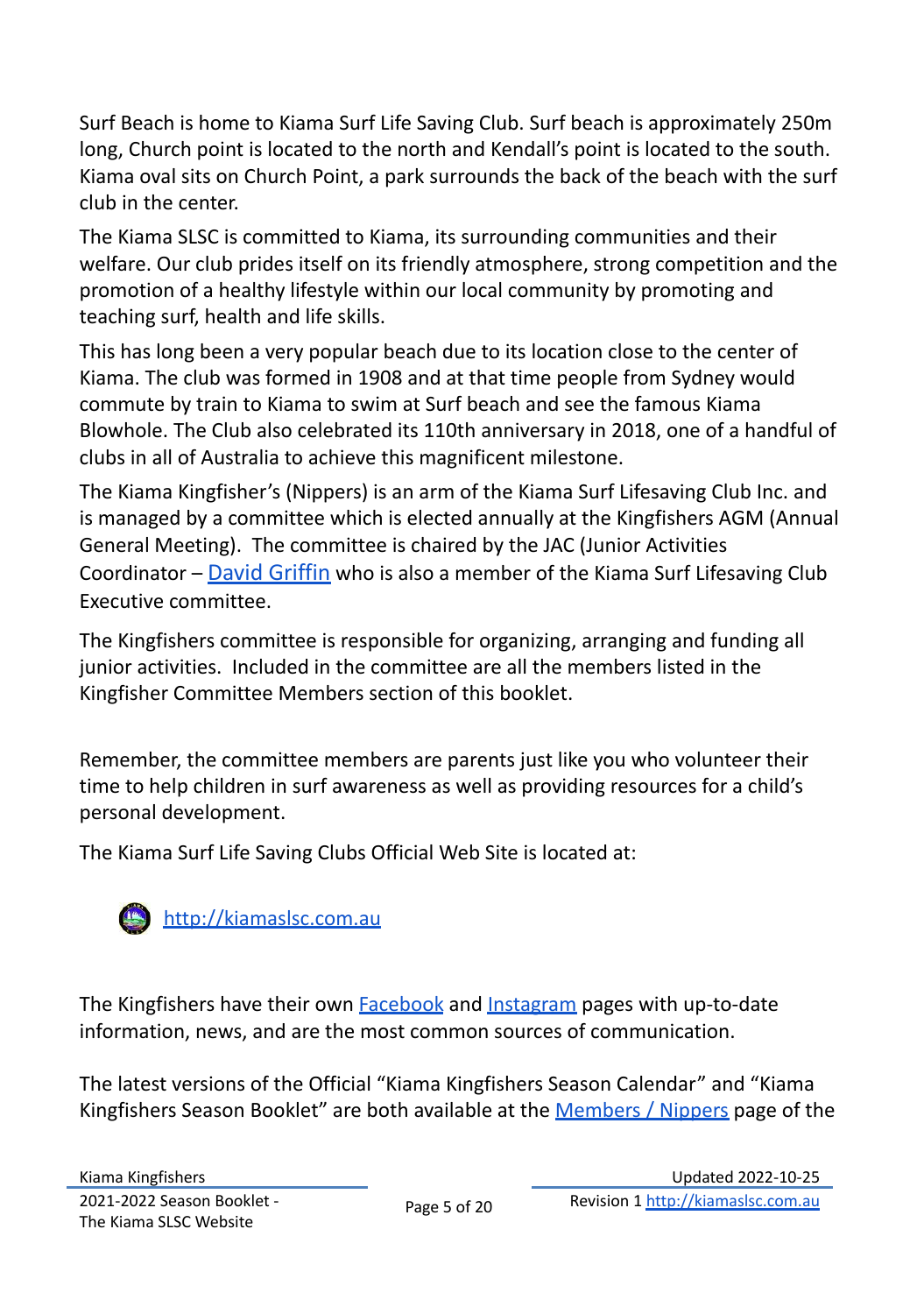Kiama SLSC website.

Membership and training fees can be found at:

<https://kiamaslsc.com.au/join-renew/#fees>

# <span id="page-5-0"></span>**COVID 19**

With the current pandemic, the NSW Government has a number of restrictions that we in everyday life and sport need to follow to ensure the health and safety of those within our care, ourselves and members of the club.

The Kiama SLSC has its own COVID19 Safety Plan as do the Kiama Kingfishers, which during our Nipper activities we will be following our COVID19 safety plan, to ensure the safety of our members and guests.

As the NSW Government's restrictions alter we will ensure our plans change with the government's restrictions. We do ask that you please follow our rules and changes to nippers. A few adjustments that we have made.

- The club house will be closed.
- You will be required to sign in and out using the NSW health QR scan or by signing a sign on sheet.
- Sanitise hands upon entry
- Stay home if you or others have any symptoms or have been identified as a close or casual contact.
- We have changed our Kingfisher sign in/out system, whereby the Age Managers will be signing the kids in and out rather than both the Parents and Age managers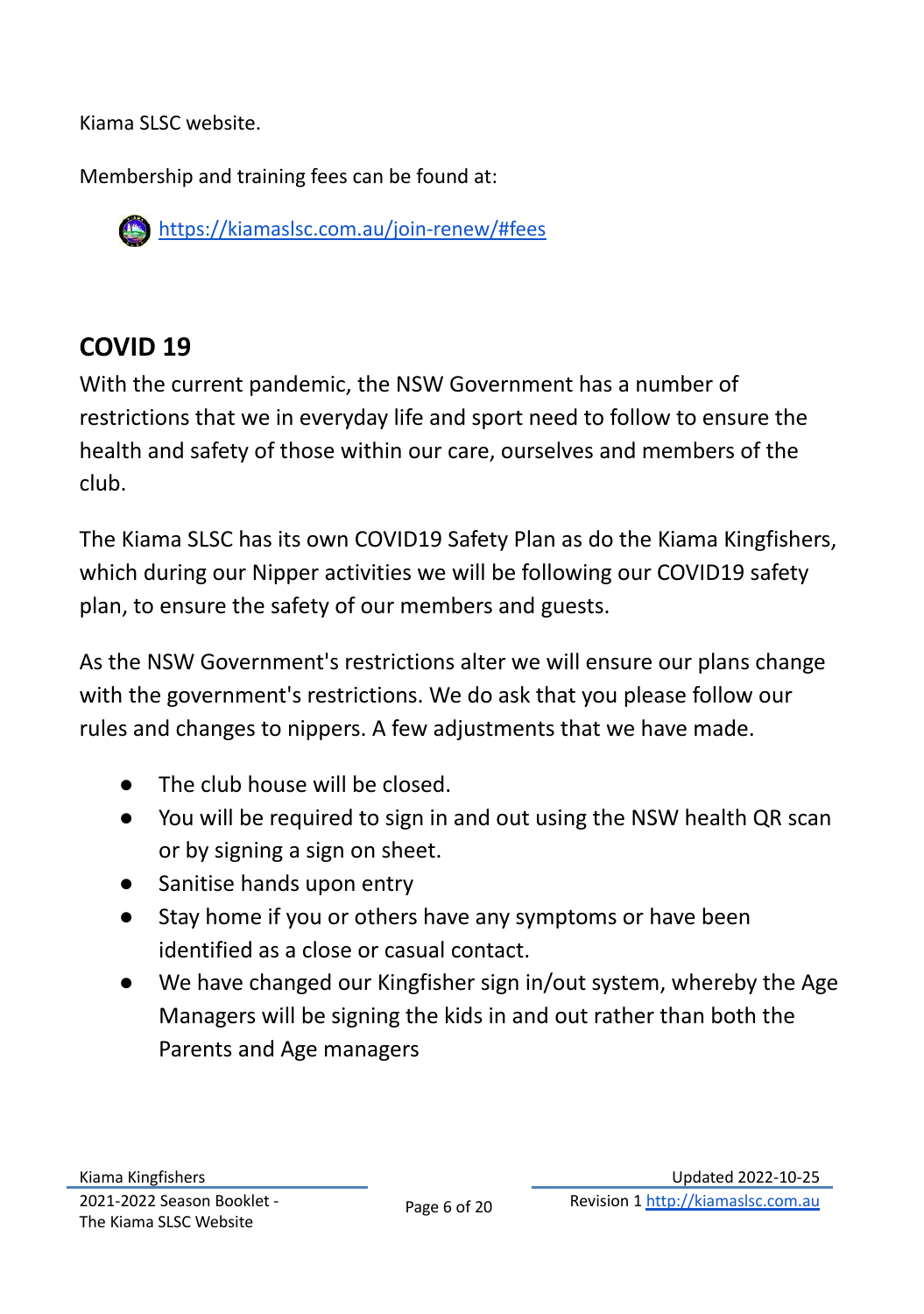The Kiama SLSC has its members and guests safety as a priority, all our committee and Age Managers will be trained in our COVID19 Safety plan and have knowledge of our processes to ensure the safety of the members and guests.

# <span id="page-6-0"></span>**Who can Join?**

Any child can join the Kiama Kingfishers as soon as he/she turns 5 but not before, a child's appropriate Age Group is determined by their age on the 30<sup>th</sup> of September each year. Refer to the table below for birth dates and age groupings.

| <b>Birthdate between these dates</b> | <b>Age Group</b> |
|--------------------------------------|------------------|
| 1 October 2015 - 30 September 2016   | U/6              |
| 1 October 2014 - 30 September 2015   | U/7              |
| 1 October 2013 - 30 September 2014   | U/8              |
| 1 October 2012 - 30 September 2013   | U/9              |
| 1 October 2011 - 30 September 2012   | U/10             |
| 1 October 2010 - 30 September 2011   | U/11             |
| 1 October 2009 - 30 September 2010   | U/12             |
| 1 October 2008 - 30 September 2009   | U/13             |
| 1 October 2007 - 30 September 2008   | U/14             |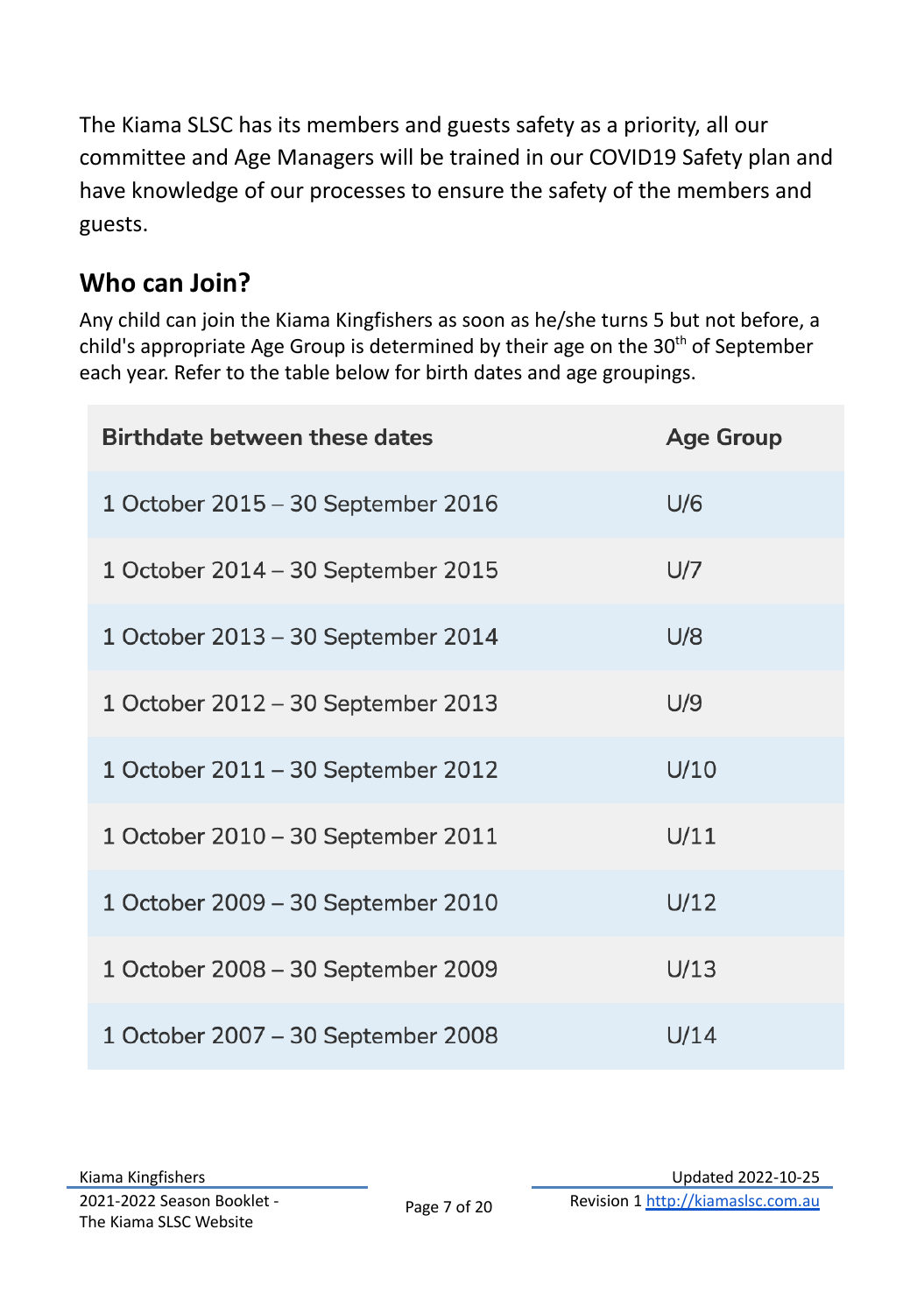#### **Kiama Kingfishers have three main objectives:**

- 1. For all Kiama Kingfishers to enjoy themselves and have fun.
- 2. That all Kiama Kingfishers will become competent in the surf and have a good knowledge of "surf awareness".
- 3. Introduce Kiama Kingfishers to the surf lifesaving movement.

Achieving our second goal will provide each junior with confidence in all aspects of Surf Lifesaving. The necessary character building and self-discipline will be achieved whilst doing something each child enjoys.

#### **A Typical Morning at the Kiama Kingfishers**

The Kiama Kingfishers assemble on the lawn at the front of the clubhouse in their appropriate age groups prior to the commencement of activities.

All Kingfishers must have their attendance recorded by the age managers who have been assigned to their age group at the start of Nippers. This is done primarily as a safety precaution and as a method of recording attendance; a point is awarded each week as a Kingfisher signs off and this is then tallied. Nippers who achieve a minimum attendance of 75% are eligible for an award at the end of the season.

All Kingfishers should arrive ready to start activities, with their age cap on and sun protection/sunscreen applied for a 9:45am start each week. In preparation for the start of Nippers, Punctual arrival is vital so that Age Managers can record attendance and be aware of who is present before starting activities. In addition weekly notices are announced at this time. It can also be time consuming for parents trying to find a child's age group once the kids have hit the beach.

U6 and U7 Nippers will learn about Surf Play. The focus is on play, participation and fun with beach activities and games. They will also learn basic safety practices, what makes up a beach environment, Sun smart guidelines; the importance of having an adult with them at the beach; what a lifesaver is and what they do; wading, beach sprinting and flags.

For Under 8 Nippers, the usual events will be a run, flag races, a wade race, relays and water activities, so that kids start to understand the water and get accustomed to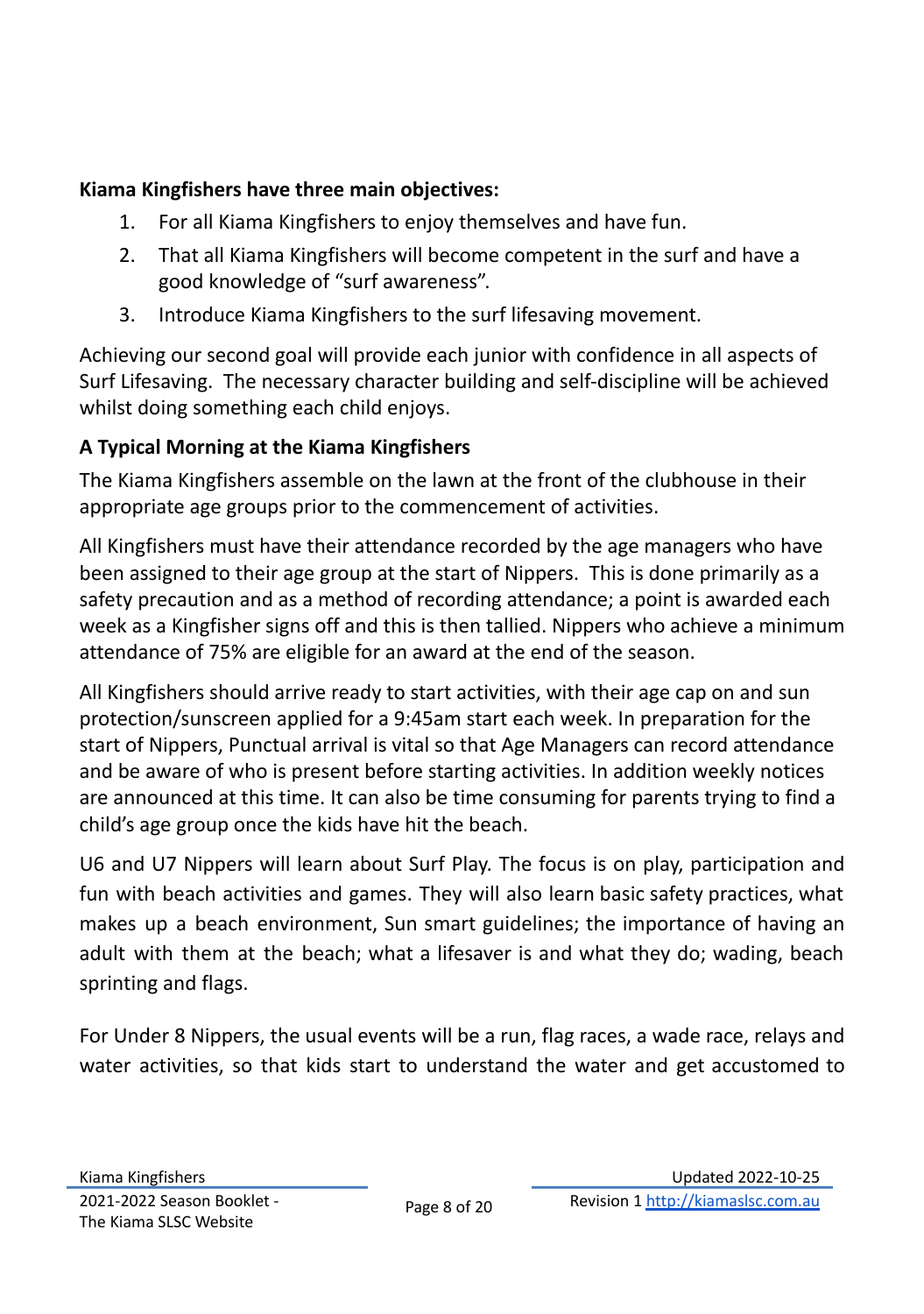small waves. The emphasis for all these Nippers is to have good fun, meet new friends, and become confident to move into the water at their own pace.

For Under 9 to 14 Nippers, Sunday morning will consist of surf education, flag races, beach sprints, swim and board events, subject to beach conditions. Sunday Nippers is about learning, fun, skill development, growth, confidence and friendly competition.

# <span id="page-8-0"></span>**All Kingfishers must be signed off**

At the conclusion of Nippers, the Age manager will only sign kids out, when a parent or caregiver is there to pick up their child.

All Nippers are to remain with their Age Manager and assistants for the full duration of Sunday Nippers, unless a parent/caregiver comes to sign out the child, to leave early.

### **At the conclusion of nippers, the age manager will walk their group back up onto the grass in-front of the club. Here they will meet parents/caregivers and sign the children out. Only when parents/caregivers are present kids will remove their caps and be back in their parents/caregiver's care.**

All parents/caregivers are to remain on the beach at all times, and are strongly encouraged to seek out ways to help the Club, either by qualifying for Water Safety, helping set up/pack up the beach or helping out on the BBQ. Kiama Nippers is a family experience. Please ask your Age Manager what you can do to help - it is a fantastic way to meet many new people as well.

#### $NO$  WATER SAFETY PARENTS = NO WATER EVENTS

# <span id="page-8-1"></span>**Safety – Always our First Priority**

### <span id="page-8-2"></span>**What to Bring to Nippers?**

The items needed for participating in Kingfishers are swimmers, high vis Vest, towel, drink, sun screen (preferably applied before you start) and your age coloured cap.

Please ensure that items (including hats, rash vests and drink bottles) have your child's name on them and that the items are collected at the conclusion of Nippers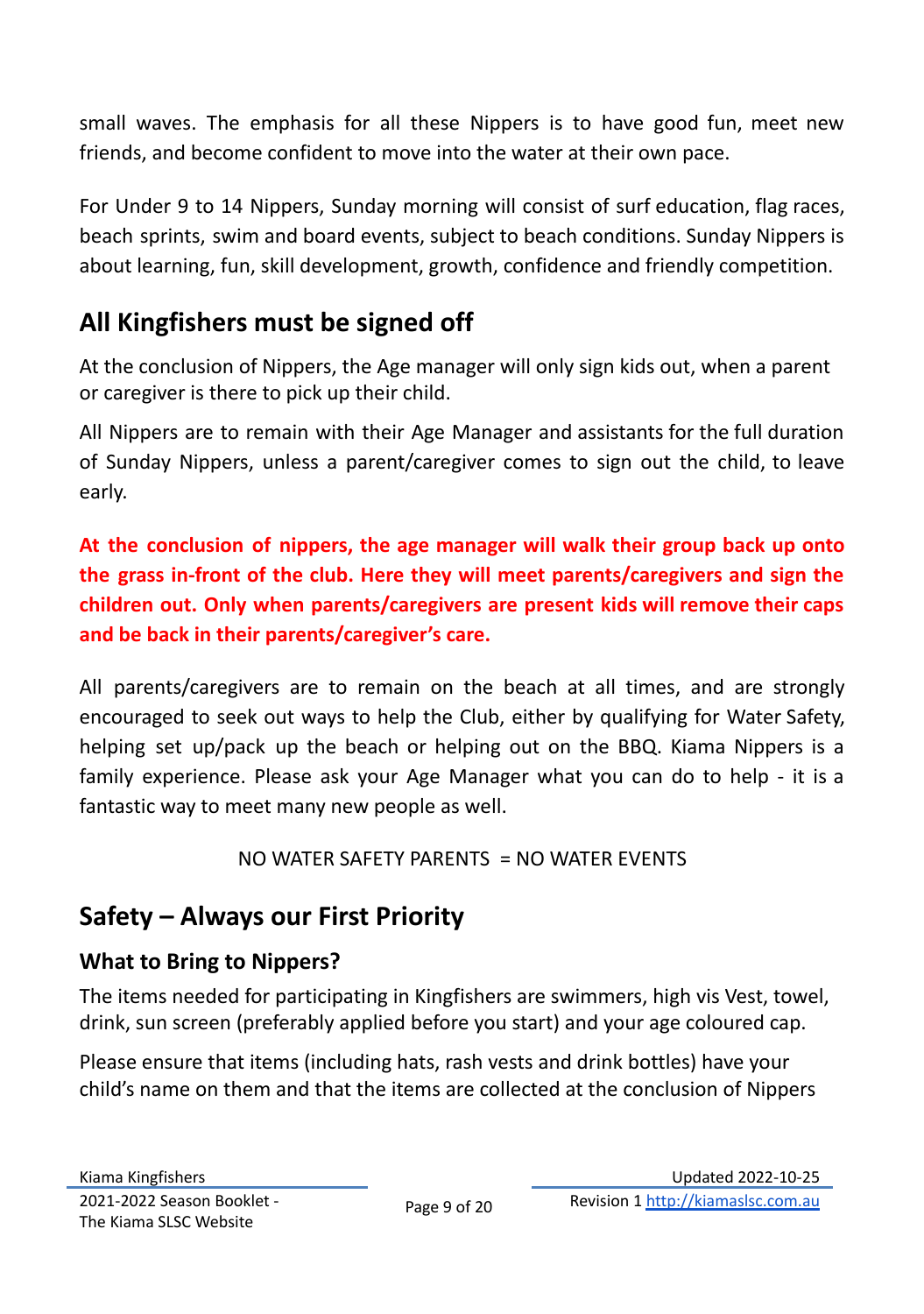each week and if your child swims with goggles in the pool please bring them along as we have found swimming goggles really help with confidence in the water.

Kingfisher Club swimmers, vests, shirts and caps can be purchased from the Kingfishers Uniform Officer Taryn Gunning.

Each age group has a different coloured cap. These caps must be worn by all participants as a safety measure to identify Kingfishers when on the beach and in the water. The Caps must also be worn at Nippers at Sign On and only removed once a child has been Signed Off at the end of Nippers by their group's Age Manager. The clubs Blue Caps are also Mandatory for Kiama's competitors at any SLS sanctioned carnival, the High-Visibility Singlets must also be worn at all times by all U8's and above when in the water, there are no Exceptions.

**No Cap and High Vis Rash Vest = No Water. No Exceptions**.

#### <span id="page-9-0"></span>**Age Managers**

Age Managers are assigned to each age group and are responsible for recording attendance and organizing various Nipper activities and the following lists the Prerequisites and requirements to be an Age Manager (*as per the SLSA Age Managers Workbook*);

#### **Prerequisites**

- Be a current financial member of a club.
- Have completed the relevant state [working with children](https://www.kidsguardian.nsw.gov.au/child-safe-organisations/working-with-children-check) check requirements.
- Must be a minimum of 16 years old (higher in some states).

#### **Becoming an Accredited Age Manager** (*This is a Mandatory SLSA requirement*);

To become a qualified age manager you must do the following within a twelve (12) month period:

- Attend an SLSA Age Managers theory course or complete online.
- Have the SLSA Age Managers workbook completed and assessed by the course presenter.
- Undertake a 2-hour on-the-beach practical session to gain an introductory understanding of surf skills (*at branch/state discretion, this may be waived if the participant has a surf background such as proficient Bronze Medallion*) at the theory course.

The main duties and responsibilities of all the Age Managers are as follows;

1. Encourage the children in their age group to participate, enjoy, co-operate and compete in all activities of the Club.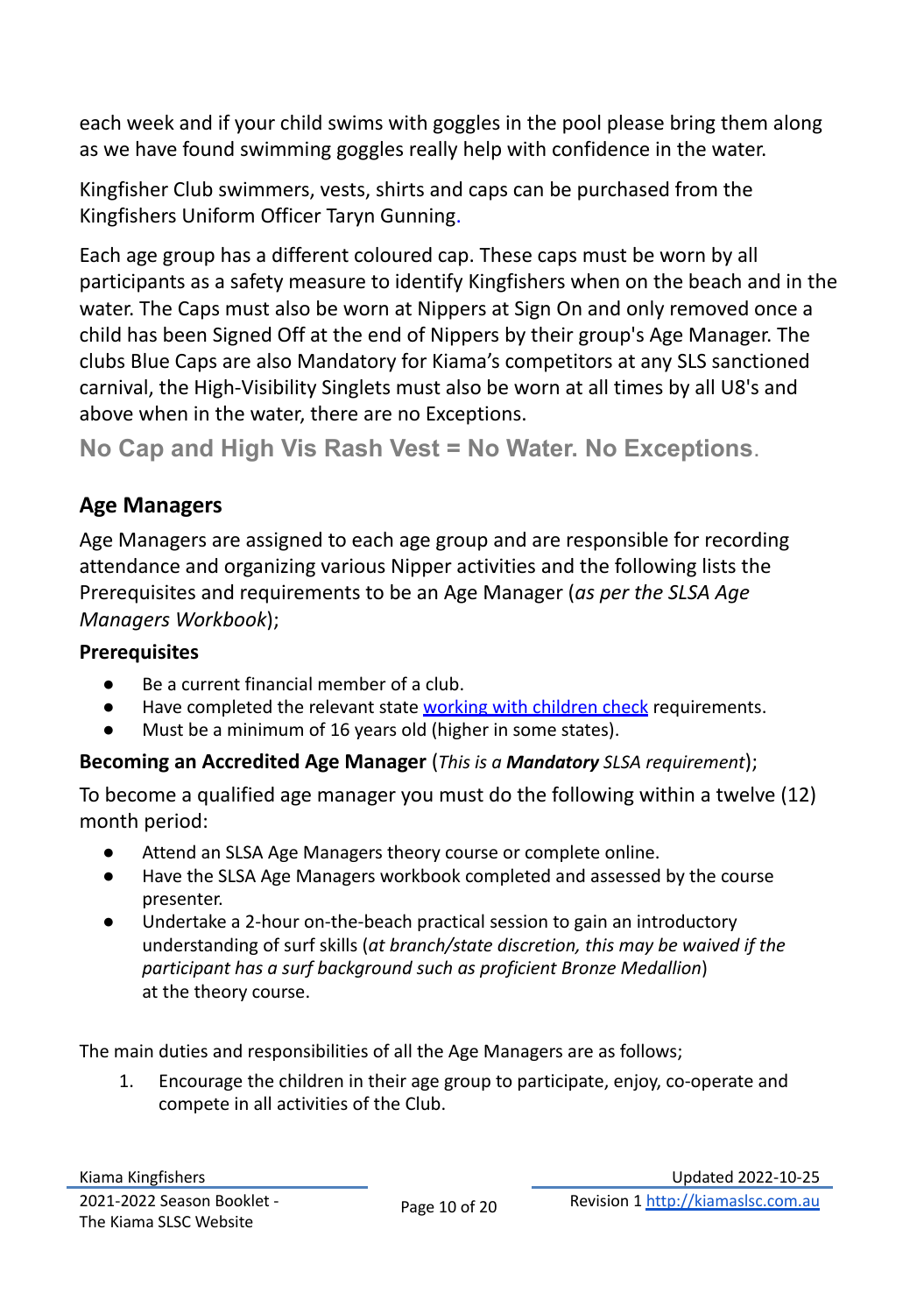- 2. Keep weekly records of each child's attendance.
- 3. Record all Point Scoring event results.
- 4. Instruct the children in their age group of the necessary requirements of Surf Education.
- 5. Organize the children of their age group at carnivals, which includes marking the attendance sheet, assisting in team selections and marshaling the children for their allocated events.
- 6. Assist in the instruction of the correct techniques of the events the children may participate in at point score and carnivals.
- 7. Keep the children and parents informed of the requirements of the age group and of Club information.
- 8. Make the children in their age group aware and encourage sun protection.
- 9. Parents you are encouraged to yourselves known to their children's Age Manager and to offer assistance whenever required.

#### **Age Managers are Not Baby-Sitters**

Parents are requested to be accessible at all times during Nippers and to resume responsibility (for their children) at the conclusion of the day's events.

If any child has special needs it is highly recommended that you inform your Age Manager of such needs so they can be aware of the child's requirements.

Children MUST obtain their parents' permission prior to re-entering the water after Nippers concludes and should you have to leave before events are finished, please inform your child's Age Manager BEFORE taking your child from the beach.

#### **Parents Becoming Age Managers**

The club operates entirely from volunteer help. The Kiama SLSC heavily values the contribution made by parents – this is what makes our club great. There are many jobs to be filled and parent involvement is a vital part of running the Kiama Kingfishers program.

This is an open invitation to all parents to be directly involved and participate in the Kiama Kingfishers. If you would like to help in any way please email David [Griffin](mailto:jac@kiamaslsc.com.au) or come see him at any Kiama Kingfishers day and he can answer any questions and discuss any concerns you have regarding what's required to help. \*\*\* No Surf Life Saving Experience is required. \*\*\*

### <span id="page-10-0"></span>**Child Protection**

All Parents, Guardians and Club Members over the age of 18 years are required to sign the Working With Children Member Protection [Declaration](https://www.kidsguardian.nsw.gov.au/child-safe-organisations/working-with-children-check) Form. This is a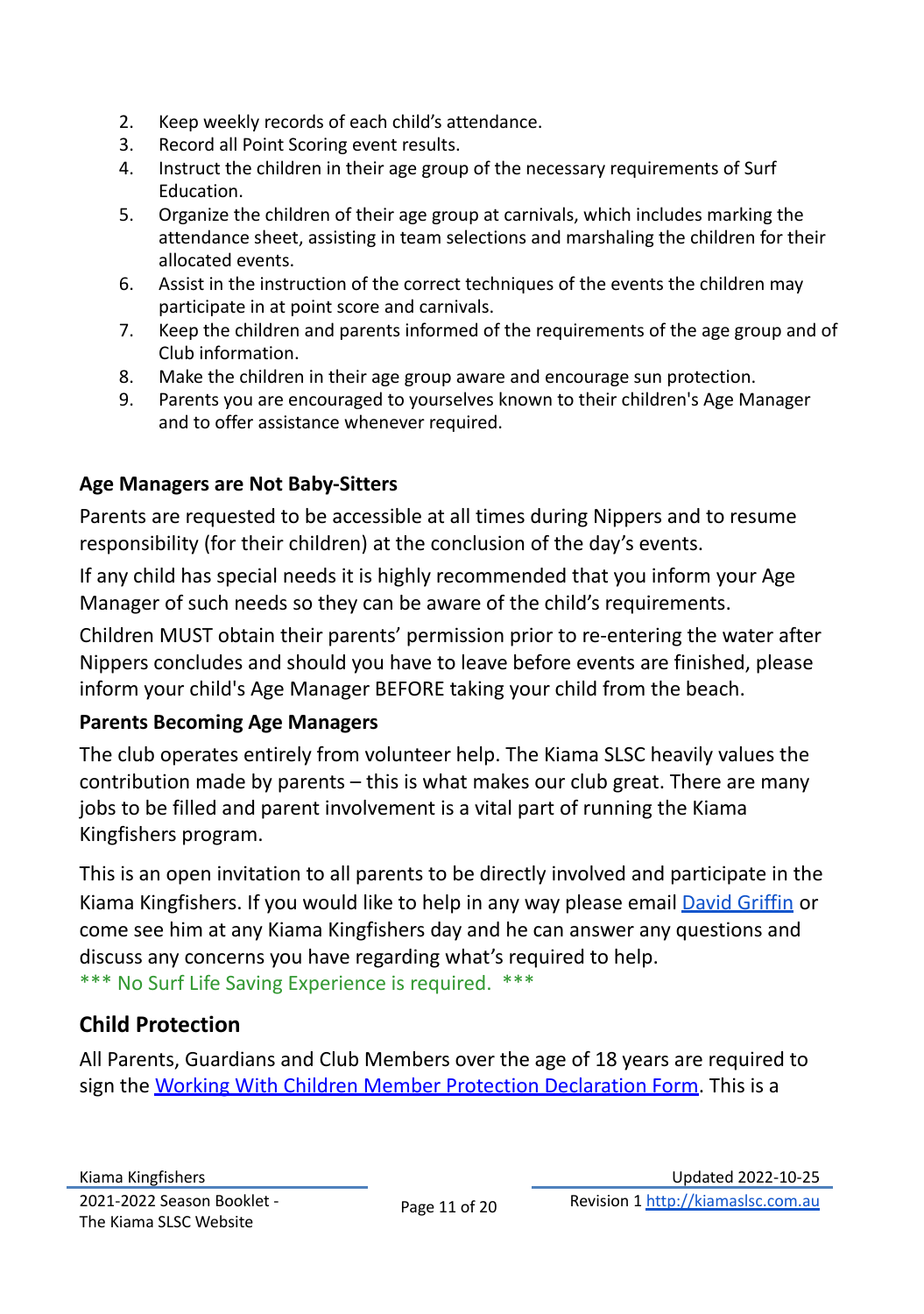**mandatory** requirement legislated by NSW law to ensure the protection of all the children.

All persons over the age of 18, who help out with the children in any fashion must have a Working With Children check. This is to be handed to the club's registrar.

### <span id="page-11-0"></span>**CODE OF CONDUCT**

#### PARENTS CODE

- Do not force an unwilling child to participate.
- Children are involved for their enjoyment, not yours.
- Encourage children to play by the rules.
- Encourage the effort being as important as the result.
- Work towards improving skills and sportsmanship.
- Do not yell or abuse a child for making a mistake.
- Recognise and encourage good play or efforts.
- Respect the efforts of volunteer Age Managers, trainers, Water Safety and Committee members. They are not there to be abused or harassed. They are doing their best for your children.
- When at carnivals treat the Officials and carnival organisers with respect. If unhappy with a decision, launch a formal protest.

#### NIPPERS CODE

- Participate to enjoy the sport
- Follow the rules
- Control your temper and be a good sport
- Treat other participants as you like to be treated
- Encourage all in your team
- Listen to your age manager, water safety and trainers
- Respect the decision of officials at carnivals

# <span id="page-11-1"></span>**Sponsorship**

The Club is always on the lookout for sponsors for new equipment. Sponsoring Nipper Boards are a great way of helping our kids learn skills in the water and compete in Carnivals, and giving exposure to sponsors on the beach. If you are interested in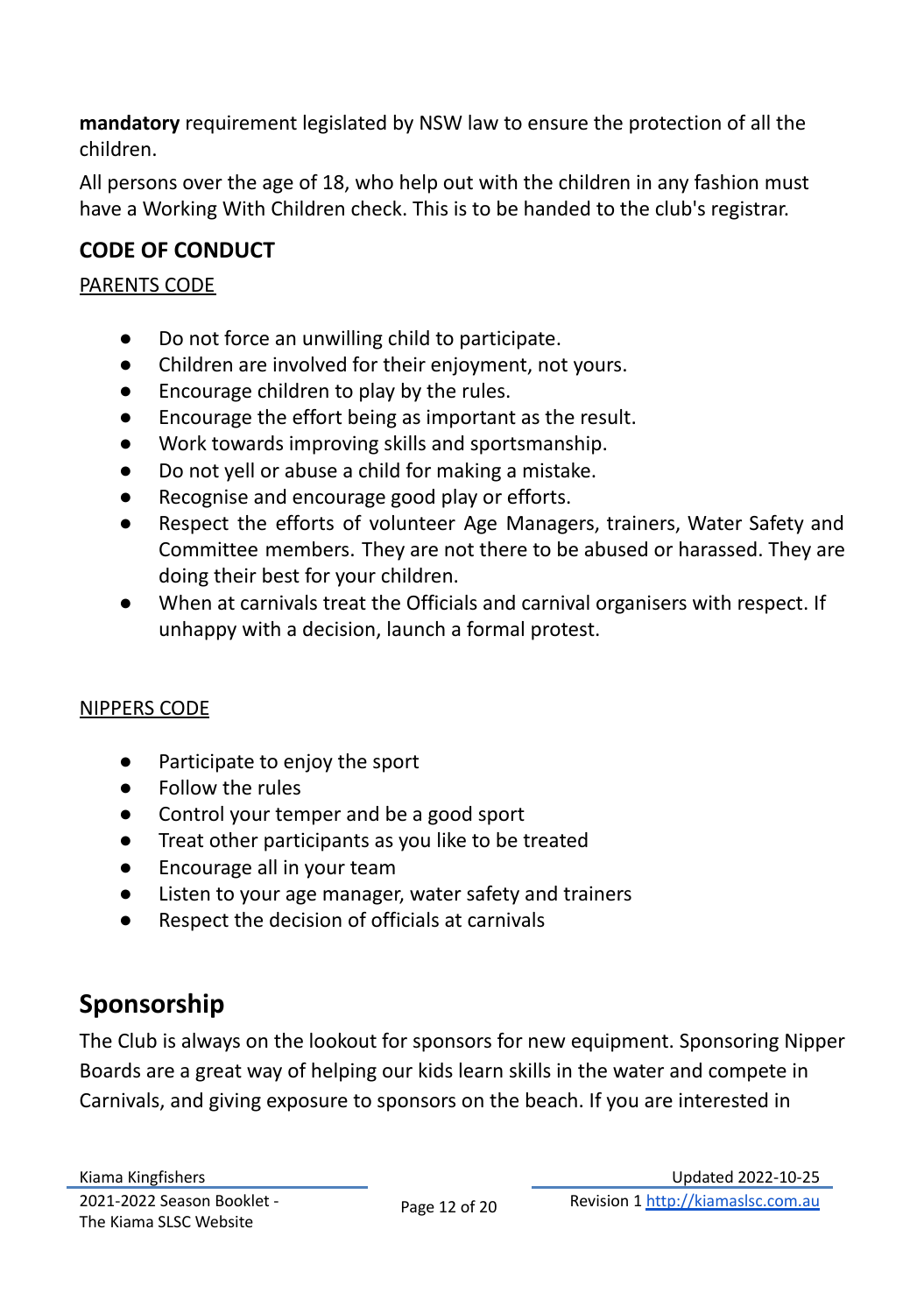sponsoring Kiama Nippers with either a cash or equipment donation, please contact Lachlan Payne or Belinda Laird. All enquiries or suggestions are most welcome.

### <span id="page-12-0"></span>**Junior Preliminary Skills Assessment**

A requirement of Surf Life Saving Australia and for safety and development reasons, Junior Activity participants (U6's-U14's) must complete a Preliminary Evaluation each year as detailed below. Any participant wishing to enter any Junior Surf Carnival needs to also complete the Competition Evaluation criteria as detailed below.

Due to COVID 19, SLSA have changed restrictions around the annual proficiency swims. This season we will complete swims at the Black Beach Rock Pool on the 31st October, 2021. Details on our website here:

<https://kiamaslsc.com.au/event/nippers-proficiency-swims/>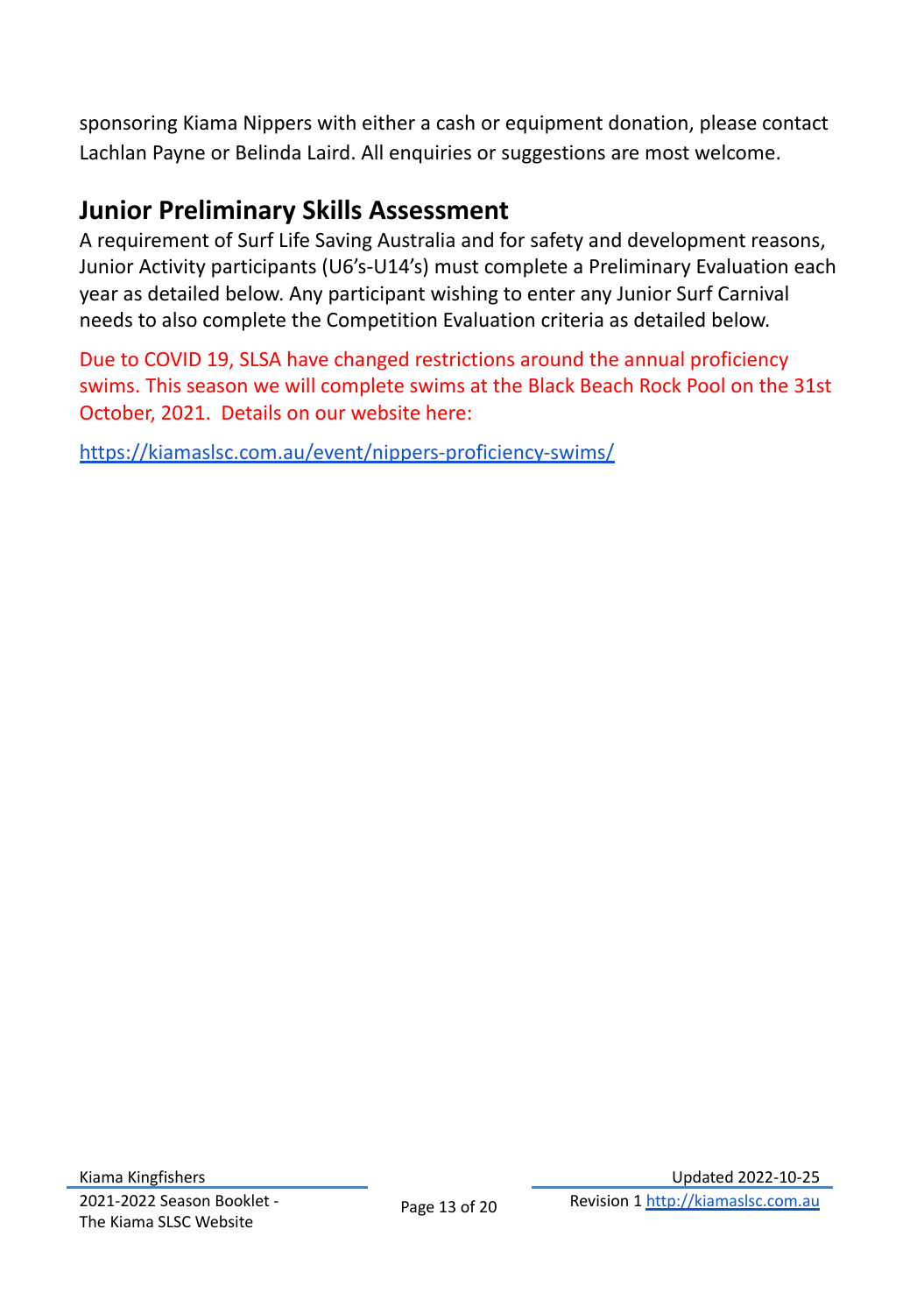| <b>Age Group</b> | <b>Preliminary Evaluation</b>                                                                                                                                                                                    | <b>Pool Swim   Beach</b> | <b>Evaluation   Evaluation</b> |
|------------------|------------------------------------------------------------------------------------------------------------------------------------------------------------------------------------------------------------------|--------------------------|--------------------------------|
| U6               | From a standing position in waist deep water,<br>perform a front glide and recover to a secure<br>position.<br>Perform a back or front float holding a buoyant<br>aid and recover to a secure position.          | 1:1                      | 1:1                            |
| U7               | From a standing position in waist deep water,<br>perform a front glide, kick for 3m and recover to<br>a secure position.<br>Perform a back or front float for a few seconds<br>and recover to a secure position. | 1:1                      | 1:1                            |
| U8               | 25m swim (any recognised stroke)<br>1-minute survival float.                                                                                                                                                     | 1:1                      | 1:1                            |
| U9               | 25m swim (any recognised stroke)<br>1.5 minute survival float.                                                                                                                                                   | 1:1                      | 1:1                            |
| U10              | 25m swim (any recognised stroke)<br>1.5 minute survival float                                                                                                                                                    | 1:3                      | 1:3                            |
| <b>U11</b>       | 50m swim (any recognised stroke)                                                                                                                                                                                 | 1:3                      | 1:3                            |

|      | 2 minute survival float                                                                 |     |     |
|------|-----------------------------------------------------------------------------------------|-----|-----|
| U12  | 100m swim (any recognised stroke)<br>2 minute survival float                            | 1:3 | 1:3 |
| U13  | 150m swim (any recognised stroke)<br>3 minute survival float                            | 1:3 | 1:3 |
| LI14 | 200m swim (any recognised stroke, in less than 5<br>minutes)<br>3 minute survival float | 1:3 | 1:3 |

#### <span id="page-13-0"></span>**Preliminary Evaluation**

All Kingfishers U6's through to U14's are required to complete the Preliminary Skills Evaluation in order to take part in any water events in the Nippers program. Each Nipper must complete the Preliminary Evaluation.

Many activities that will be completed by children as part of junior activities each week. To ensure the safety of all children SLSA has developed a Junior Preliminary Skills Evaluation for each age group.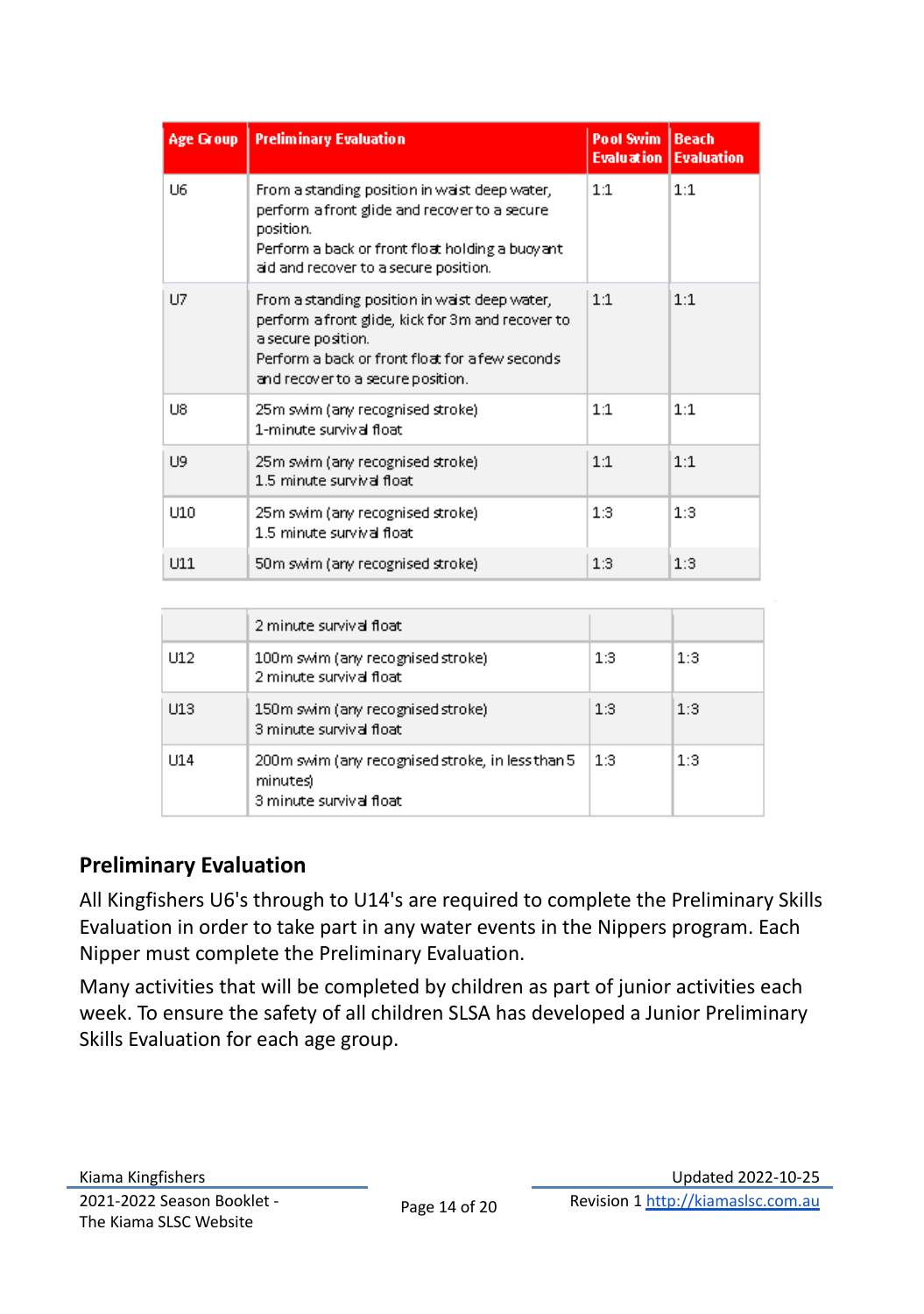Every junior member is required to participate in this evaluation, conducted by the club, prior to any junior water activity training or competition being undertaken. It includes a swim and a float which is progressively increased by age group.

The intent of this is to conduct an evaluation of each junior member's own swimming and water survival ability for the information of the member, parent and age manager.

*Note: It is not an assessment which if not completed competently precludes the child from becoming a member or continuing with junior surf education or training activities.*

Nippers is not a learn to swim class, we strongly advise that all kids complete their own swimming lessons or training to become better skilled and proficient in the ocean.

# <span id="page-14-0"></span>**Water Safety Requirements**

All Surf Life Saving affiliated organizations have a duty of care to their members participating in aquatic activities. In all member activities we are committed to adopting reasonable and practical measures that help to prevent injury or illness. These measures include:

SLSA have recently reviewed and updated "SLSA Policy 1.1 Junior Activities and Water Safety", which has been re-named "SLSA Procedure – 1.1 Water Safety". The policy has been updated to satisfy the need for an all-encompassing water safety policy that considers ALL SLS members, and also non-members that participate in SLS activities. This policy provides clubs and services with clear instructions on standard operating procedures, minimum standards and standard risk assessment management process. The updated water safety policy is enforceable from the start of the 2021-2022 lifesaving season.

The key principles of the policy are:

- Water safety is to be provided for all SLS aquatic activities.
- Each activity is to have an appointed water safety supervisor (a leader in the group to oversee safety of nippers).
- Water safety supervisors must complete a risk assessment form and record the outcome before the event. Where an unacceptable risk is identified water activities for Kingfishers for that day will be suspended.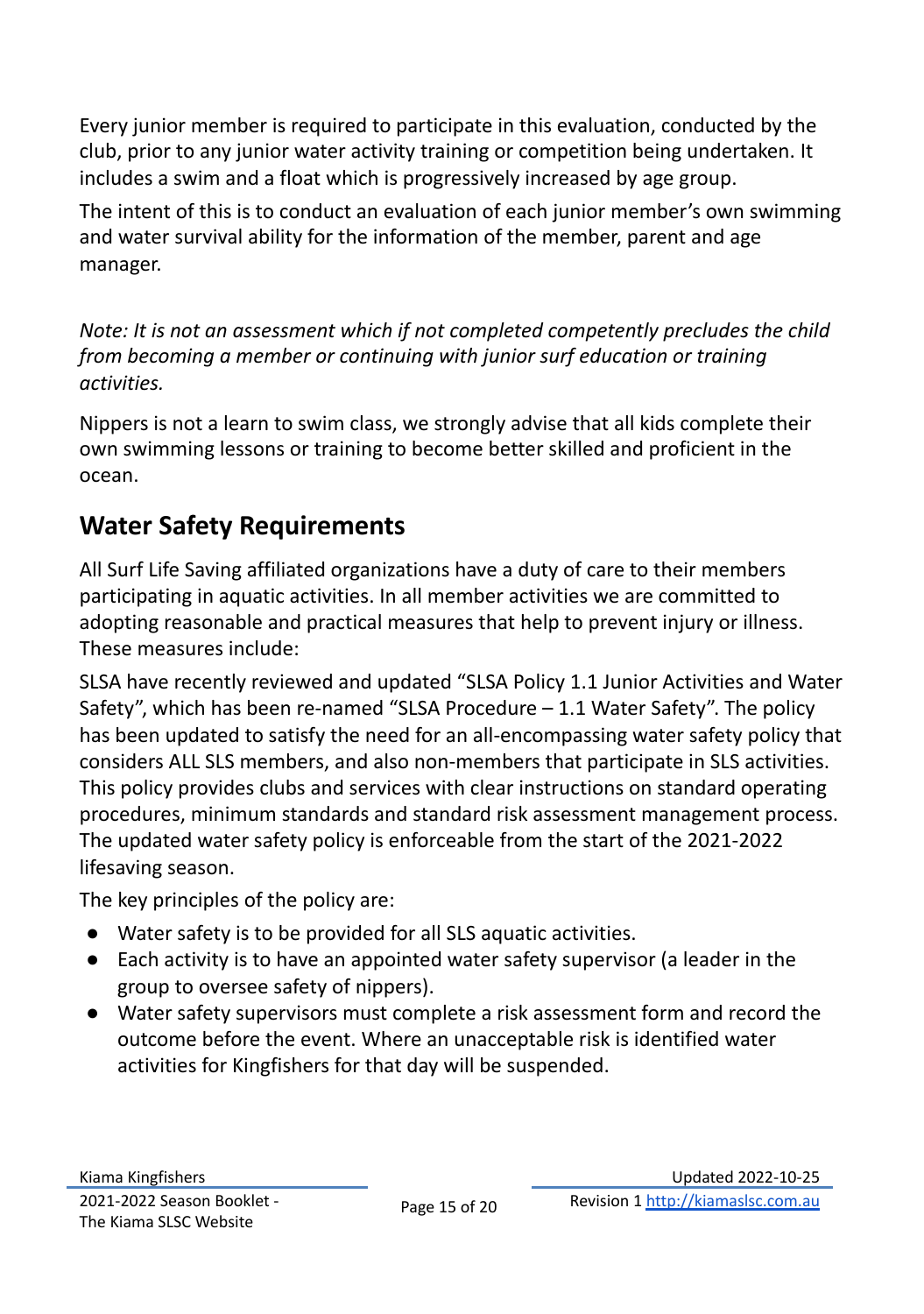● Minimum ratios: [Water safety personnel: participants in the water] 1:5 for groups of unqualified participants (with low/high risk) and 1:10 for low risk based events

## <span id="page-15-0"></span>**Awards**

### <span id="page-15-1"></span>**Surf Life Saving Surf Education Program (Surf Ed)**

On certain days instruction will be given on surf awareness, surf safety and surf skills using the Surf Life Saving Surf Education Program (Surf Ed). Children are required to have participated in the 'Surf Ed' program for their age group before the end of the season.

<span id="page-15-3"></span><span id="page-15-2"></span>

| Age              | Award                             |
|------------------|-----------------------------------|
| U/6              | Surf Play One                     |
| U/7              | Surf Play Two                     |
| U/8              | <b>Surf Awareness One</b>         |
| U/9              | Surf Awareness two                |
| U/10             | Surf Safety One                   |
| U/11             | Surf Safety Two                   |
| U/12             | <b>Surf Smart One</b>             |
| U/13             | <b>Surf Smart Two</b>             |
| U/14             | Surf Life Saving Certificate      |
| U/15 and onwards | Surf Life Saving Bronze Medallion |

All Kingfishers should complete the SLSA award appropriate to their Age Group each year. Age Managers conduct the awards training as part of Surf Awareness Day activities. These Awards are handed out at our AGM (Annual General Meeting) and Kingfishers Presentation at the end of the Kiama Kingfishers season.

As a club we encourage as many parents as possible to achieve their Bronze Medallion. If anyone is interested in obtaining their Surf Life Saving Certificate or Bronze Medallion please contact David [Griffin](mailto:jac@kiamaslsc.com.au) for further details.

### <span id="page-15-4"></span>**Participation Awards**

A Kingfisher attendance of 75% must be attained during the season to be eligible for any Kingfisher awards at the end of the season.

A minimum of 60% attendance must be attained at the Kiama club. In addition a maximum of 15% may be included for attendance at any other SLSA endorsed event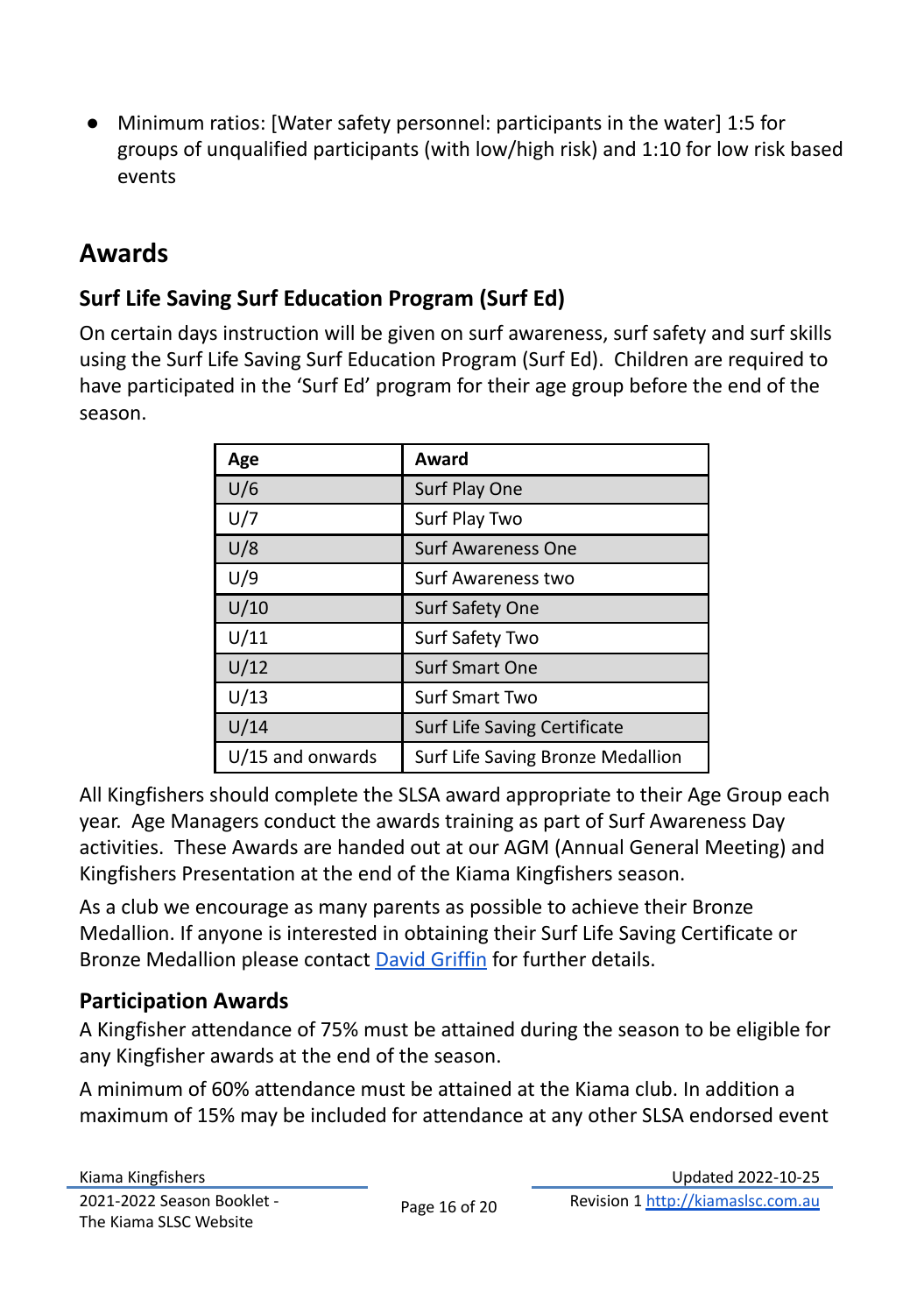provided that the attendance occurs on the same weekend as a regular Kiama nipper's morning. This is to allow Nippers who are away on holidays to include participation with other clubs in their total attendance Written/Signed confirmation from the other club must be handed to their Age Manager, Nippers Registrar or JAC.

If a carnival occurs on the same weekend as a regular Kiama nipper's morning, attendance at the carnival can be used in the 15% mentioned above. It is the nippers' responsibility to ensure that their attendance at the carnival is recorded by the Carnival Coordinator.

Participation Awards are awarded at the end of year presentation and Kingfishers Annual General Meeting (AGM)

#### <span id="page-16-0"></span>**Point Scoring Events**

Due to our shortened season, we have allocated 2 separate days to conduct Point Scoring for the Kiama Kingfishers as shown in the Kingfishers Calendar. This may be changed due to poor weather or dangerous sea conditions that may cause the cancellation of a Point Scoring day.

Due to the short season, both will count toward a competitor's final total points.

## <span id="page-16-1"></span>**Carnivals**

The Kiama Kingfishers attempt to attend all scheduled carnivals throughout the season. Carnivals are for kids aged from the U8's to the U14's. At carnivals the events include the usual activities that we run at nippers. Beach sprint and flags, Surf swim, board paddle, wade (U8's), ironperson and team relays.

Carnivals are a great way for the kids to compete against other local clubs testing themselves against other nippers and the conditions.

During all events the Kiama Royal Blue cap is to be worn. All carnival entries are completed by Team Manager Elise Moore.

For a list of events, see our website:

- [Upcoming](https://kiamaslsc.com.au/surf-sports/#upcoming-events) Surf Sports Events.
- Our Club [Calendar](https://kiamaslsc.com.au/events/) with all events.

### <span id="page-16-2"></span>**Carnival Expectations**

Children will not be entered until carnival payment has been received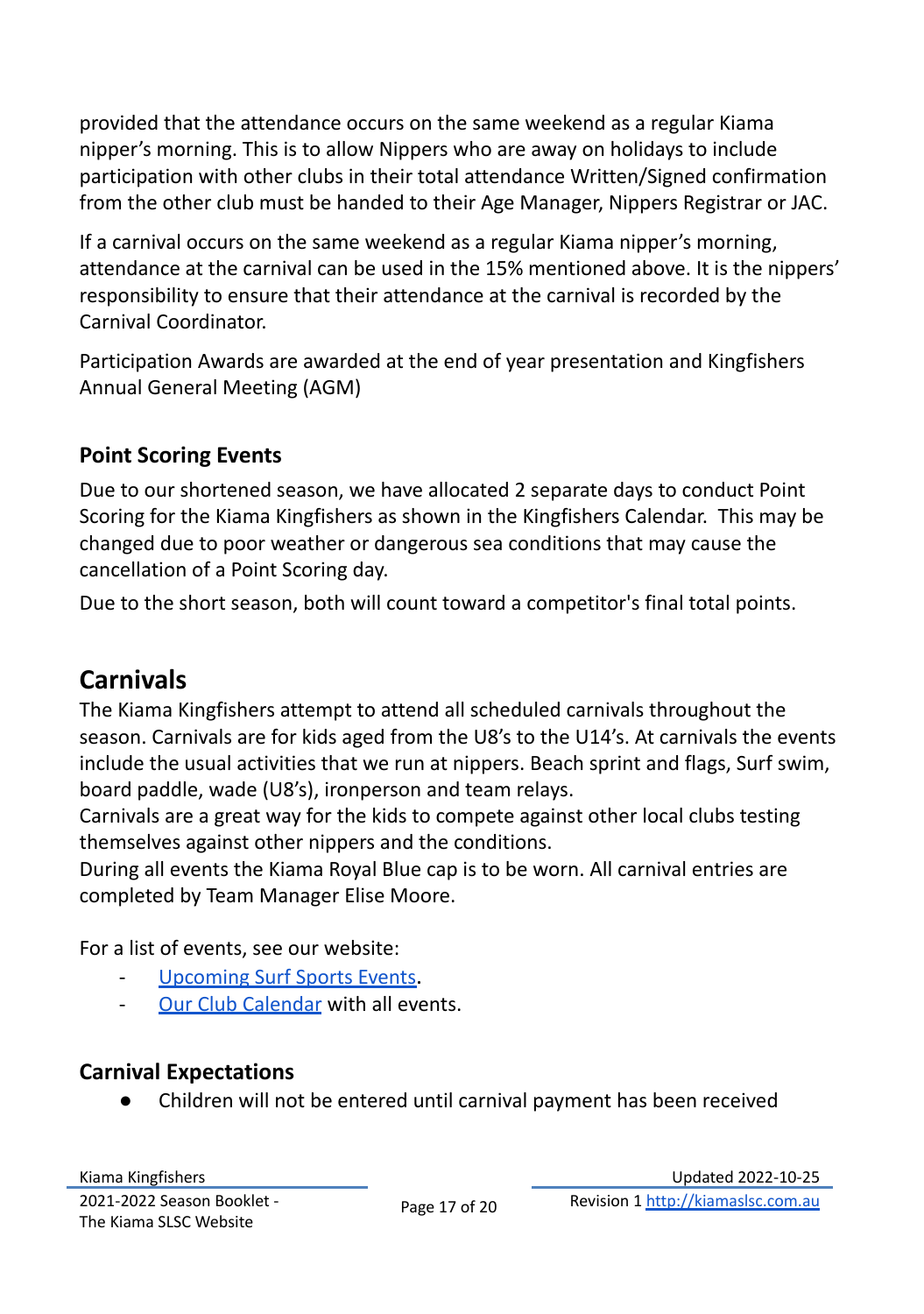- Parents are to help throughout the carnival, with given duties from the carnival organizer/host club. (Clubs are given duty roster, dependent on numbers entered)
- Parents are expected to conduct water safety or officiate
- Children are required to wear uniform (Blue Cap)
- Children and Parents are to follow code of conduct
- Children and Parents are to enjoy and have fun

# <span id="page-17-0"></span>**Kingfisher Training**

During the season, carnival training will take place. Training is to increase fitness, skills and knowledge in different SLS events. Training will be for those kids that are dedicated to competition and will put the required effort in to seek results.

- **Sprint and Flag Training** With Elise, Dates and Times still to be finalised.
- **Board Training** With Dave & Pete Gallagher, Dates and Times still to be finalised.

Foam boards are to be used by U9's and U10's Only. Fiberglass boards are to be used by U11's thru to U14's only.

<span id="page-17-1"></span>

| <b>Registration Fees and Clothing Prices</b><br><b>Registration Fees</b> |       |
|--------------------------------------------------------------------------|-------|
| Child $U/6-U/8$                                                          | \$50  |
| Child U/9-U/14                                                           | \$75  |
| Adult                                                                    | \$70  |
| Family (2 Adults & any family members under the age of 18)               | \$180 |
| Registrar (Juniors) Naomi George                                         |       |

We encourage all Kiama Kingfishers to use the  $\bigotimes$  [LifeSaving](https://www.lifesavingonline.com.au/SLSA_Online/modules/home/index.php) Online web site to complete their registration and make registration payments.

### <span id="page-17-2"></span>**Clothing Price List**

Kiama Kingfisher team wear is available.

| Kiama High-Visibility Singlet (Mandatory for all U8's and above) $\Big $ \$20 |  |
|-------------------------------------------------------------------------------|--|
|-------------------------------------------------------------------------------|--|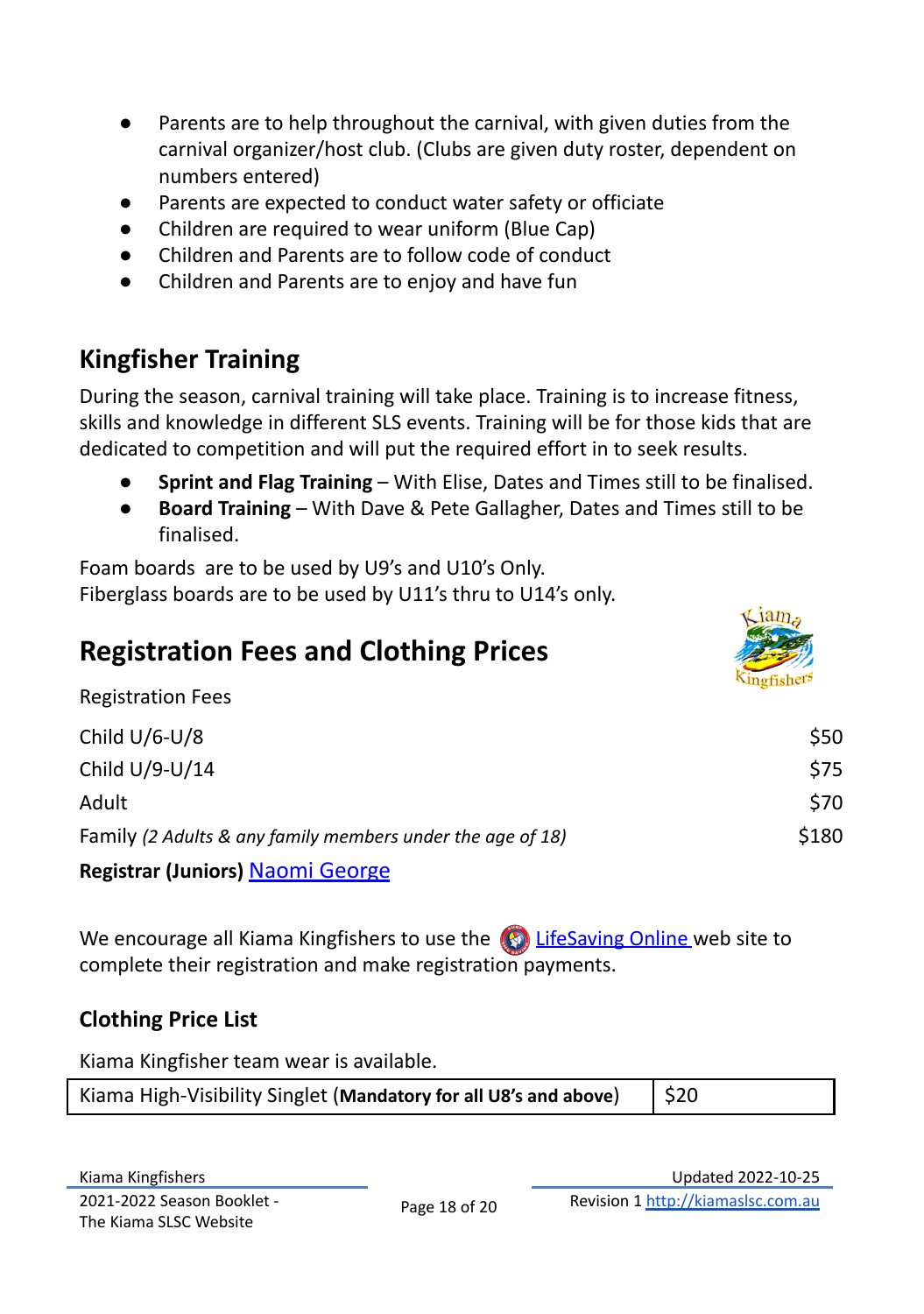<span id="page-18-0"></span>

| Age Group Coloured Cap | \$10 (free for<br>U(6s) |
|------------------------|-------------------------|
| Swimwear               |                         |
| One piece              | \$55                    |
| Two piece              | \$55                    |
| Jammers                | \$50                    |
| Hoodies                | \$65                    |
| Hat                    | \$15                    |